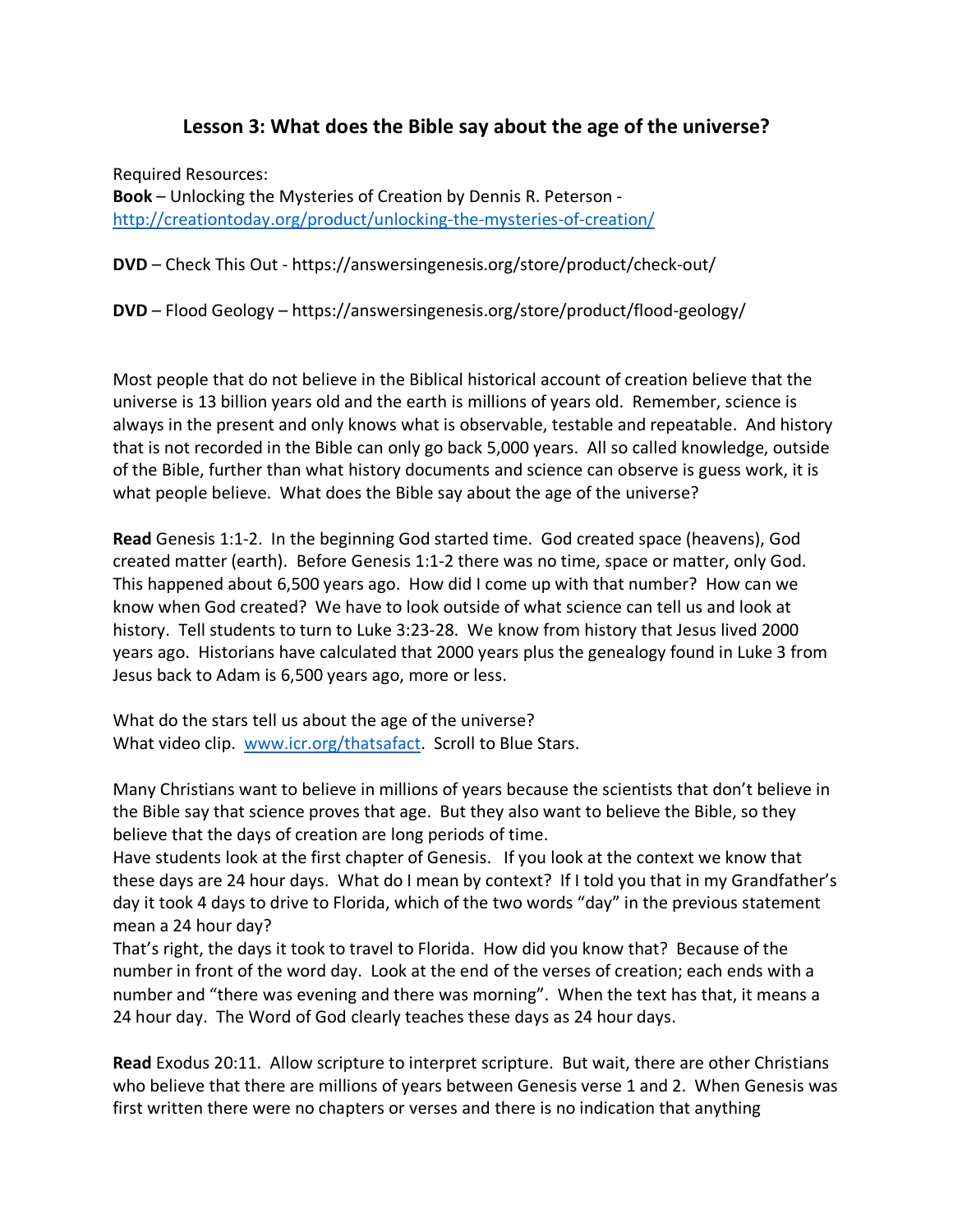happened between the first two verses in Genesis. These Christians who believe in millions of years want to force their beliefs into the Bible. What we, as Christians, need to do is trust the Word of God as truth and take our beliefs out of the Bible.

There is a lot of time difference between 13 billion years and 6,500 years. Are there scientific studies that point to what the age of the earth really is? Notice I said point to, we need to look at what the evidence shows us, since true science cannot tell us for certain.

Doesn't the order of fossils in the rock record favor long ages? Watch clip https://answersingenesis.org/media/video/age-of-the-earth/fossils-rock-recordlong-ages/

There have been about 80 studies trying to figure out how old the earth is and all but a few point to a young earth. Here are a few examples.

Everyone has heard of high tides and low tides. There are high tides because of the gravitational pull of the moon. This, in effect, causes the moon to spiral outwards very slowly. Because of the known rate of the moon's movements over time, scientists have calculated that the moon has moved away from the earth about 800 feet in the past 6,000 years. If the stars and planets were billions of years old, the moon would be far out in space away from the earth by now, but it's not.

Around the world topsoil is generally under 2 feet thick. Scientific studies show that it takes about 100 years for an inch of topsoil to build up. If the earth is millions of years old the topsoil would be hundreds of feet thick.

Scientists found bacteria in a salt crystal that they believe to be 250 million years old. They were surprised to find that the bacteria's DNA was very similar to modern bacteria's DNA. If the bacteria were actually 250 million years old, evolution should have changed the DNA based on time and change that evolution demands. Plus, the bacteria should have decayed or at least broken down long ago. It would be impossible for the bacteria to remain as is was for 250 million years.

But don't fossils take millions of years to form?

**Watch DVD** – Flood Geology: Chapter - Fossilization (2 minutes and 17 seconds long)

The earth is surrounded by a magnetic field that protects us and all living things from the sun's solar radiation. Without a strong magnetic field, life on earth would die from the sun's radiation. But the magnetic field is getting weaker over time. Scientists began measuring this field back in 1845 and they are still taking measurements. They have determined that the magnetic field has been decaying at a rate of 5% per century. Knowing the rate of decay, the magnetic field can only be a few thousands of years old, not billions.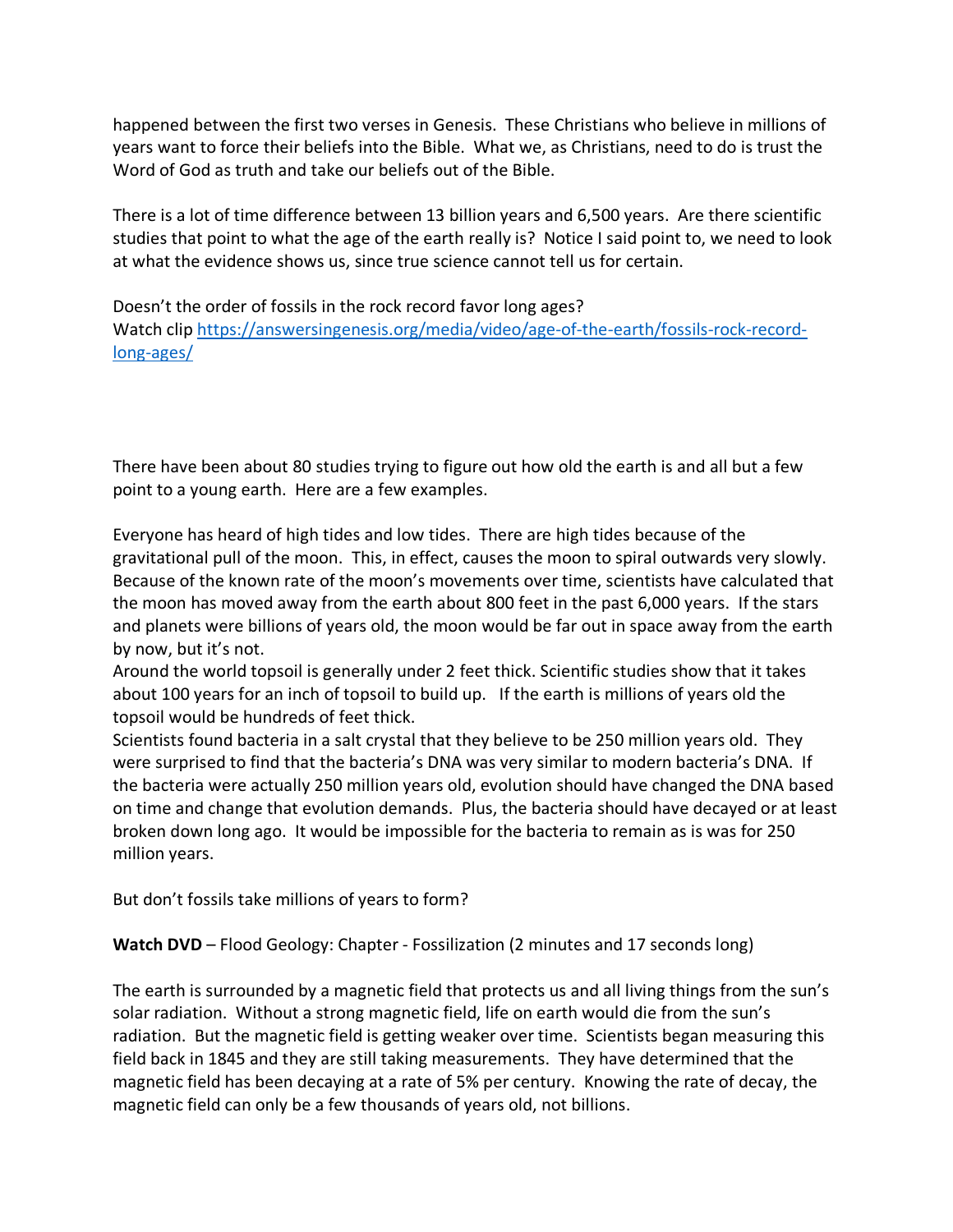Everybody knows that when you drill for oil, the oil will shoot out of the ground because of the pressure. What you may not know is that studies show that this pressure cannot last more than 5,000 – 10,000 years. But most scientists insist that it took millions of years for oil to form. A scientist that looks for dinosaur bones, by the name of Dr. Mary Schweitzer, discovered a thigh bone of a Tyrannosaurus Rex in Montana. She found it in a canyon and the only way to lift this huge bone out was to break it in half. The inside of the bone was studied under the microscope and to her amazement, the bone showed blood vessels and these contained red blood cells. The bone marrow contained flexible tissue. The scientist "dated" this bone at 68 million years, but soft tissue with blood vessels and red blood cells could not possibly last that long.

What does the great variety of animal fossils tell us about the age of the earth. **Watch video clip**. www.icr.org/thatsafact. Scroll to Cambrian Explosion. Found on "next page"

**Ask students**: If there is evidence that the earth is young, and the Bible clearly states that the earth is young (a few thousands of years old), why do so many people believe that the earth is billions of years old?

**Study** Romans 8:7 and 2 Timothy 4:3-4. Talk about these verses.

Sinful mankind naturally pushes away from God. A belief in billions of years makes the belief of evolution believable. Suppose you were a high school student assigned to write a term paper for your biology teacher. Imagine the look on his face when you create a theory that states that man evolved from a single-cell amoebae in just 100 years. He would say that the theory was foolish and rightly so. But you don't want to dismiss your theory just yet, so you make an adjustment. You go back to your teacher and change your time frame from 100 years to 10 million years. Your teacher is very excited and exclaims. "that is something I can believe in". See what happened? The unbelievable became believable by adding time. Adding time does not change a thing; evolution is still impossible, unobservable and untestable. Remember that God was there in the beginning and He knows what, how and when creation happened. We need to trust that what God put in His Word is true. It is sin that tempts us to doubt what the Bible clearly teaches and Satan loves to use that doubt to separate us from God. We need to remember that even Christians battle sin, but as we learn what the Bible teaches us about creation and how science verifies what God tells us, those doubts vanish.

Most scientists that believe in an old earth claim that the earth looks old. Well how old does the earth look?

**Watch clip**. https://answersingenesis.org/media/video/age-of-the-earth/how-old-does-earthlook/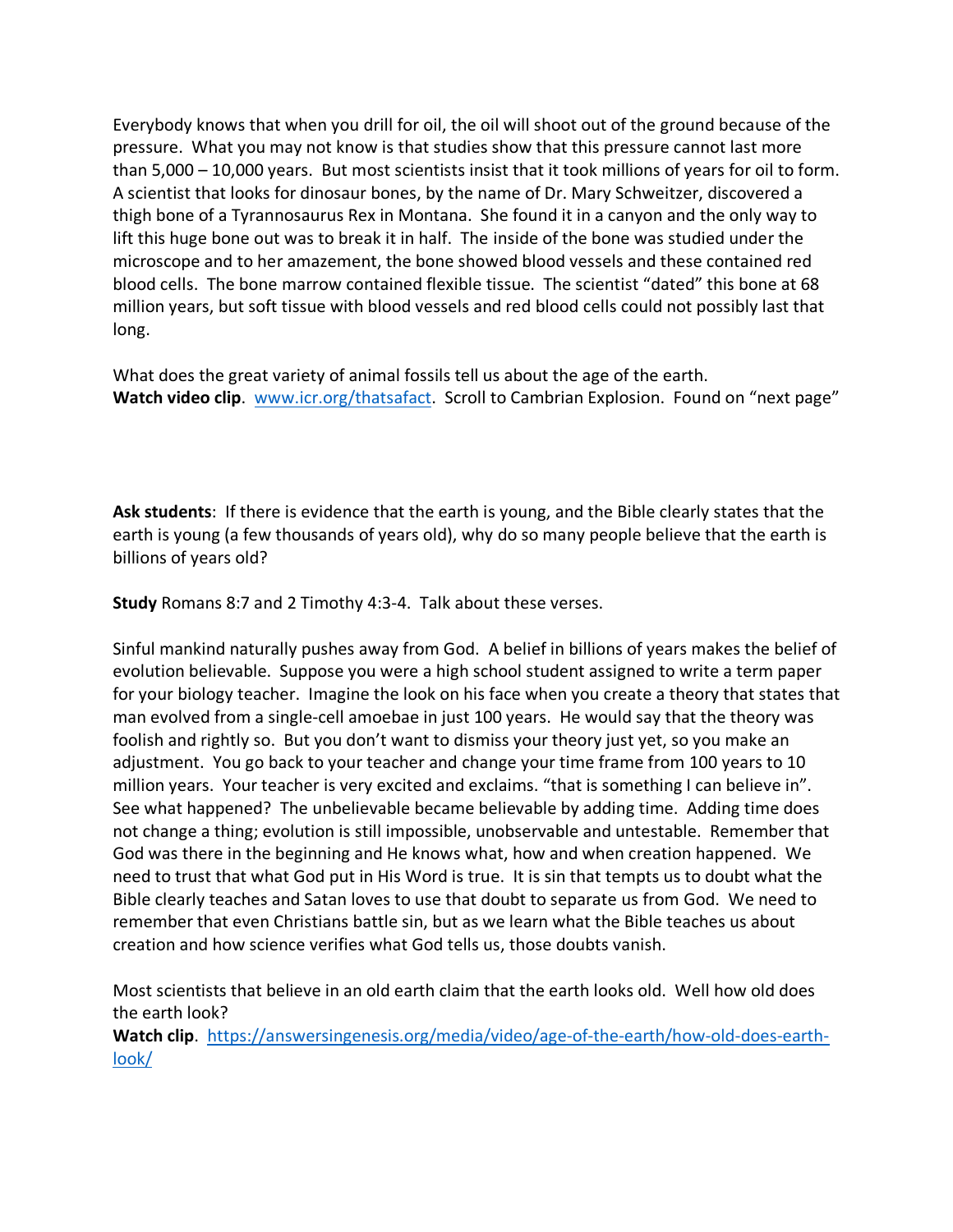I want to make sure that you understand something important. There is very little evidence for a universe that is billions of years old. There is a lot of scientific observational evidence that point (not proves) to a universe that is only a few thousands of years old. Remember that people are born into sin and that because of sin they do not want a God telling them what they can or cannot do. We as sinful people enjoy our sinning too much to have a holy God telling us that what we are doing is wrong.

## **Study** Isaiah 59:12-13

A universe that is billions of years old can bring a belief of evolution that is plausible and believable. Once you believe in evolution, you can push God aside and do whatever you want without the guilt of sin.

I know we studied this Bible passage before but we need to look at it again. **Study** Romans 1:18-22

What you believe affects how you see things. For example: when a young earth Biblical creationist visits the Grand Canyon he will see a canyon carved out by a lot of water in a short amount of time a few thousand years ago. Now, if you believe in evolution and millions of years you will see a large canyon carved out slowly over millions of years by a little amount of water. Both people are seeing the same Grand Canyon, but because of differing beliefs, they see the same canyon differently.

**Do a role play** to help understand the importance of beliefs.

Pick two girls and one boy. Line them up in front of class with the boy in the middle. We will call the boy Brandon and the two girls Jen and Britney.

Brandon is the best basketball player on the school team. He makes great layups and is such a good shooter that he is the top scorer on the team. Jen and Britney both go to see the next basketball game and as usual Brandon scores the most points. Jen and Britney talk about the game after it's over. Jen likes Brandon and thinks he did a great job; a real asset for the team. Britney does not like Brandon and thinks he was just showing off and talks about the shots he missed. Both girls watched the same game at the same time and yet had different opinions about how Brandon did. You see how a different belief can alter your views?

Scientist do the same thing in regards to the age of the earth. There is no real evidence for our world being billions of years old; yet because of their belief in an old earth they see rock layers and fossils as being millions of years old. Fossils that we see in the present do not have a tag on them telling us how old they are. And no one was there to log in the date when that animal died. Scientists and teachers sound like they know, but in a framework of real science they do not. Remember that real science needs to be observed in the present. It is true that we see an earth that is young (6,500 years old) and because of our beliefs we see things in that light, but we trust in a God that was there and wrote down when this happened.